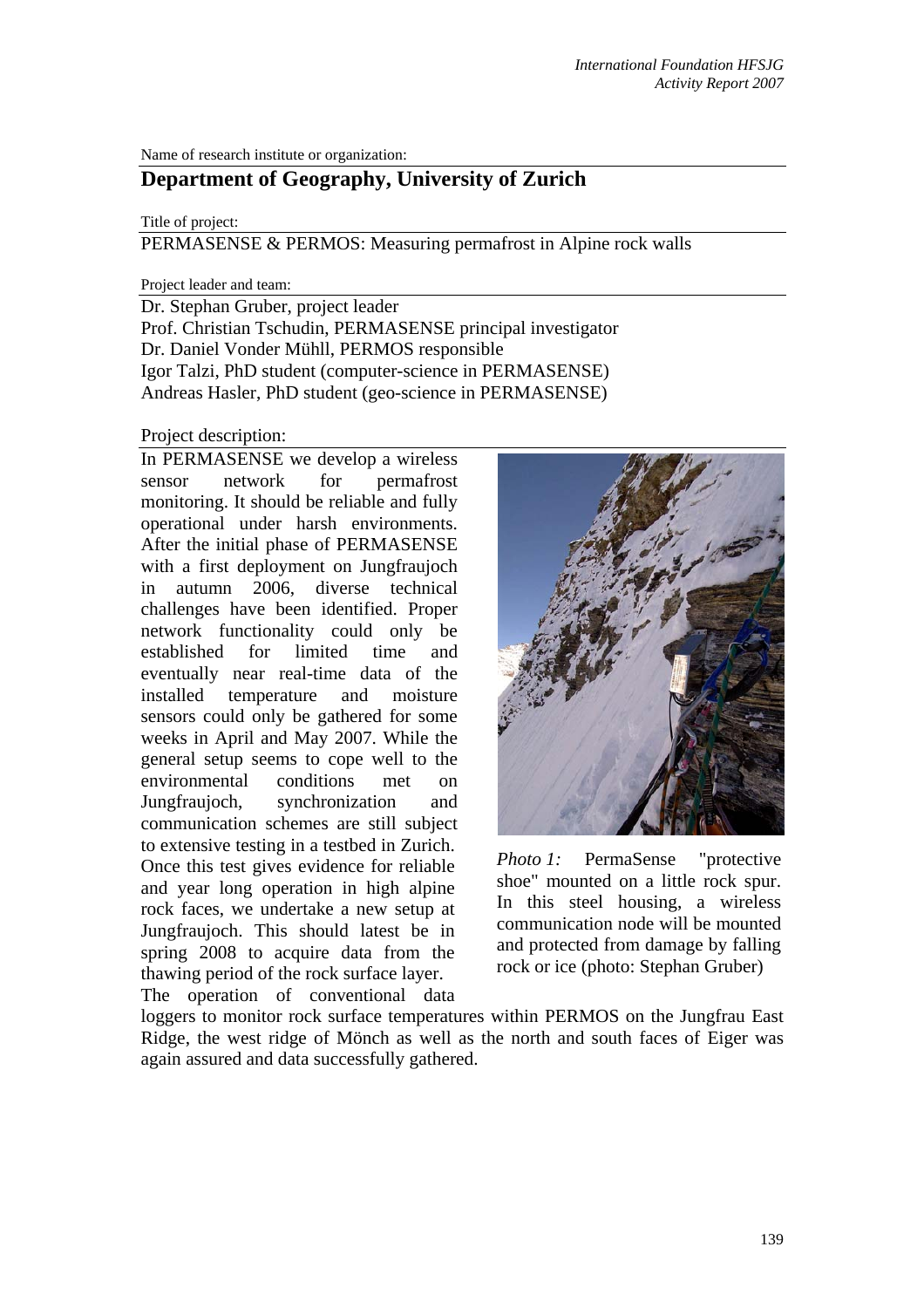

*Photo 2:* Installation of a sensor node between the roof of the research station and the Sphinx Terrace. This node is part of a PermaSense wireless sensor network prototype (photo: Andreas Hasler).

#### Key words:

Permafrost, ground temperatures, monitoring, wireless sensor networks, rock fall

Internet data bases:

http://waypoint.cs.unibas.ch/cgi-bin/browselog

Collaborating partners/networks:

PERMOS, NCCR-MICS, TIC-ETHZ

Scientific publications and public outreach 2006:

## **Refereed journal articles**

Gruber, S. and W. Haeberli, Permafrost in Steep Bedrock Slopes and its Temperature-Related Destabilization Following Climate Change. Journal of Geophysical Research **112**, 2007.

Talzi, I., A. Hasler, S. Gruber and C. Tschudin, Investigating Permafrost with a WSN in the Swiss Alps. Proceedings for EmNets-2007: 8-12. Cork, Ireland, June 25-26, 2007.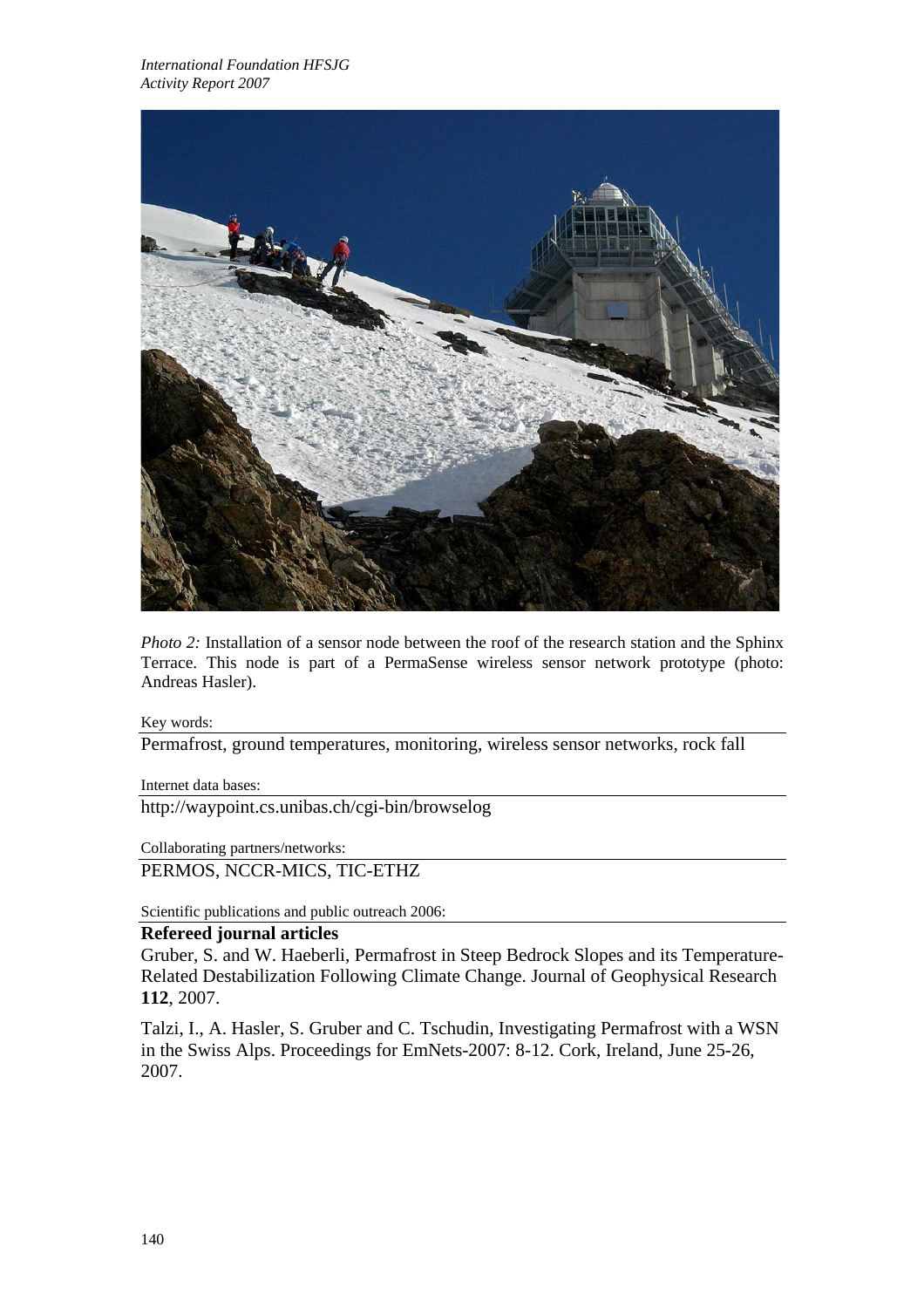*International Foundation HFSJG Activity Report 2007*



*Photo 3:* Installation of temperature and conductivity sensors in the rock and ice face of the Sphinx (photo: Stephan Gruber).

## **Conference papers**

Hasler, A., I. Talzi, S. Gruber and C. Tschudin, First Experiences with Wireless Sensor Networks in Steep Bedrock Permafrost, European Geosciences Union, Vienna, Austria, April 15-20, 2007.

Hasler, A. and S. Gruber, Quantifying the Non-Conductive heat transport in the Surface Layer of High Alpine Rock Faces, European Geosciences Union, Vienna, Austria, April 15-20, 2007.

Tschudin, C. and I. Talzi, Turning Wireless Sensor Networks into a Science Grade Instrument, MICS newsletter, September 2007.

## **Magazine and Newspapers articles**

"Un thermomètre pour mesurer la fièvre des Alpes", l'Hebdo, p. 15, August 9, 2007.

Noetzli, J., Vonder Mühll, D., Roer, I., Delaloye, R., Frei, C., Gruber, S., Haeberli, W., Hoelzle, M. & Phillips, M. (2007): Permafrost in den Schweizer Alpen 2004/05 und 2005/06. Die Alpen 9, 10-17.

#### **Radio and Television**

"Felssturz; wenn die Berge brüchig werden" Documentary on rockfall and permafrost with PERMASENSE between others, ZDF / 3sat Film, May 2007.

"Messners Alpen" Part 3: "Vom Eiger zum Matterhorn" Documentary with a part on permafrost and natural hazards with Stephan Gruber, Uni Zürich, Schwenk Film GmbH, to be broadcast on different European TV channels in 2008.